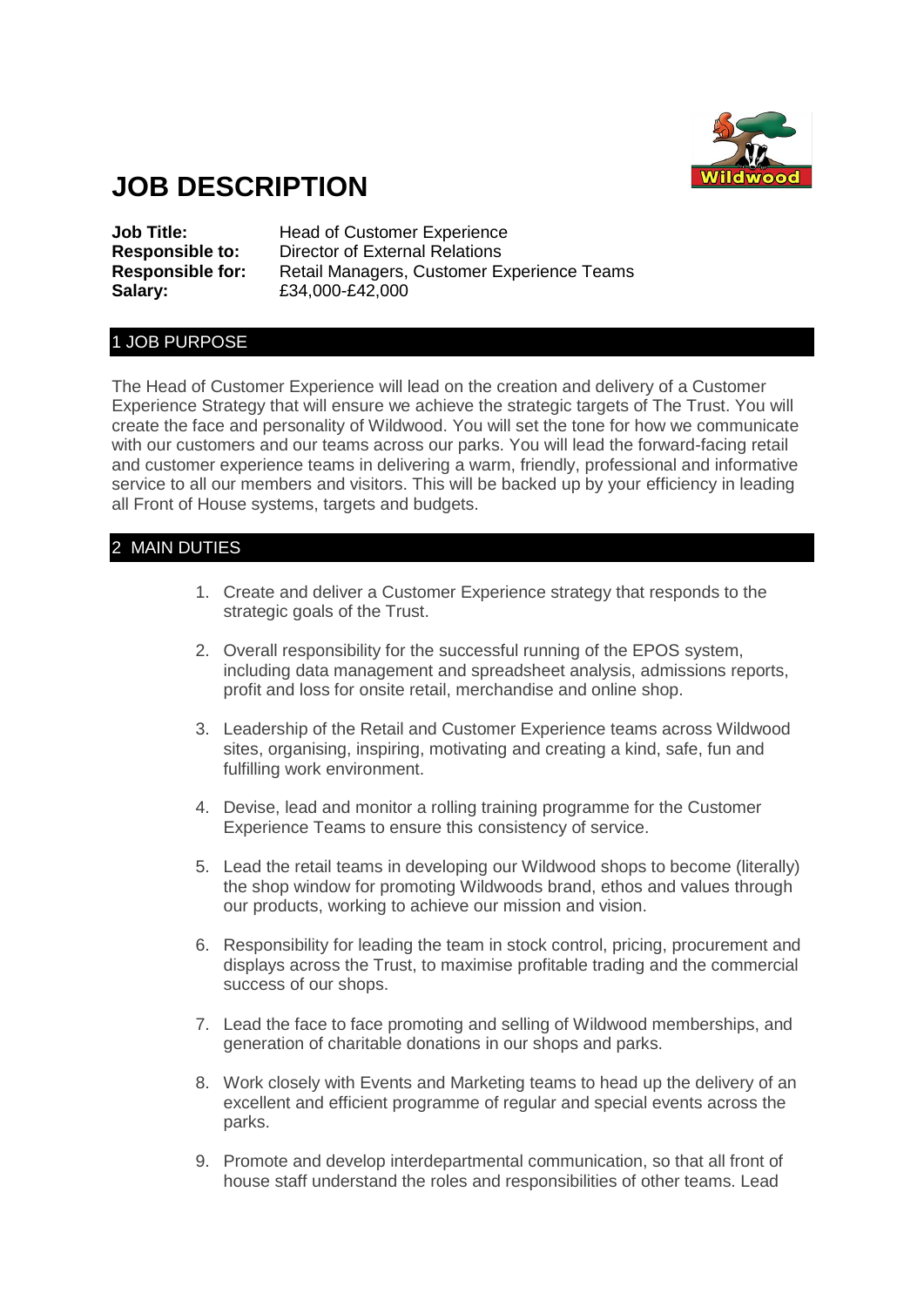communications with the Food and Beverage teams, to cross-promote our catering offers to maximise sales and enjoyment by our customers.

- 10. Work collaboratively with the External Relations teams to maximise opportunities for content creation for publicity and social media, leading the Front of House teams to share the importance of this work.
- 11. Adhere to the Fundraising Code and Charity Commission guidelines and other external regulations (e.g. GDPR) – as set out by WWT's processes, policies and procedures.

#### 3 SKILLS, KNOWLEDGE AND EXPERIENCE

The Head of Customer Experience will have a genuine drive for furthering the Trust's charitable objectives. This role requires a passion for delivering excellent customer experience, along with skills in leadership, motivation, attention to detail, and team working.

#### **1. Essential**

- Excellent skills in writing and delivering strategic objectives in a Customer Experience capacity.
- Excellent skills in delivering a staff training and development programme.
- Excellent skills in team leadership, inspiring good performance and team relationships, achieving targets and motivating others.
- Exemplary and demonstrable customer experience skills.
- Excellent skills in sales, including face-to-face, making and closing sales.
- Excellent skills in budget management and achievement of targets.
- Excellent knowledge of EPOS systems and relevant IT, confidence in leading on EPOS management across sites.
- Good experience of working at an attraction or retail environment, in a leadership role.
- Good experience of working in a management capacity across more than one site.
- Excellent experience of managing profit and loss accounts, producing reports and analyses, using spreadsheets and CRM systems.
- Excellent experience of training team members.

#### **2. Desirable**

- Fundraising skills.
- Good experience of collaborative working across departments.
- Experience in Front of House work at a visitor attraction.
- Good events management experience with planning and delivery.
- Experience of selling memberships and providing customer service to members.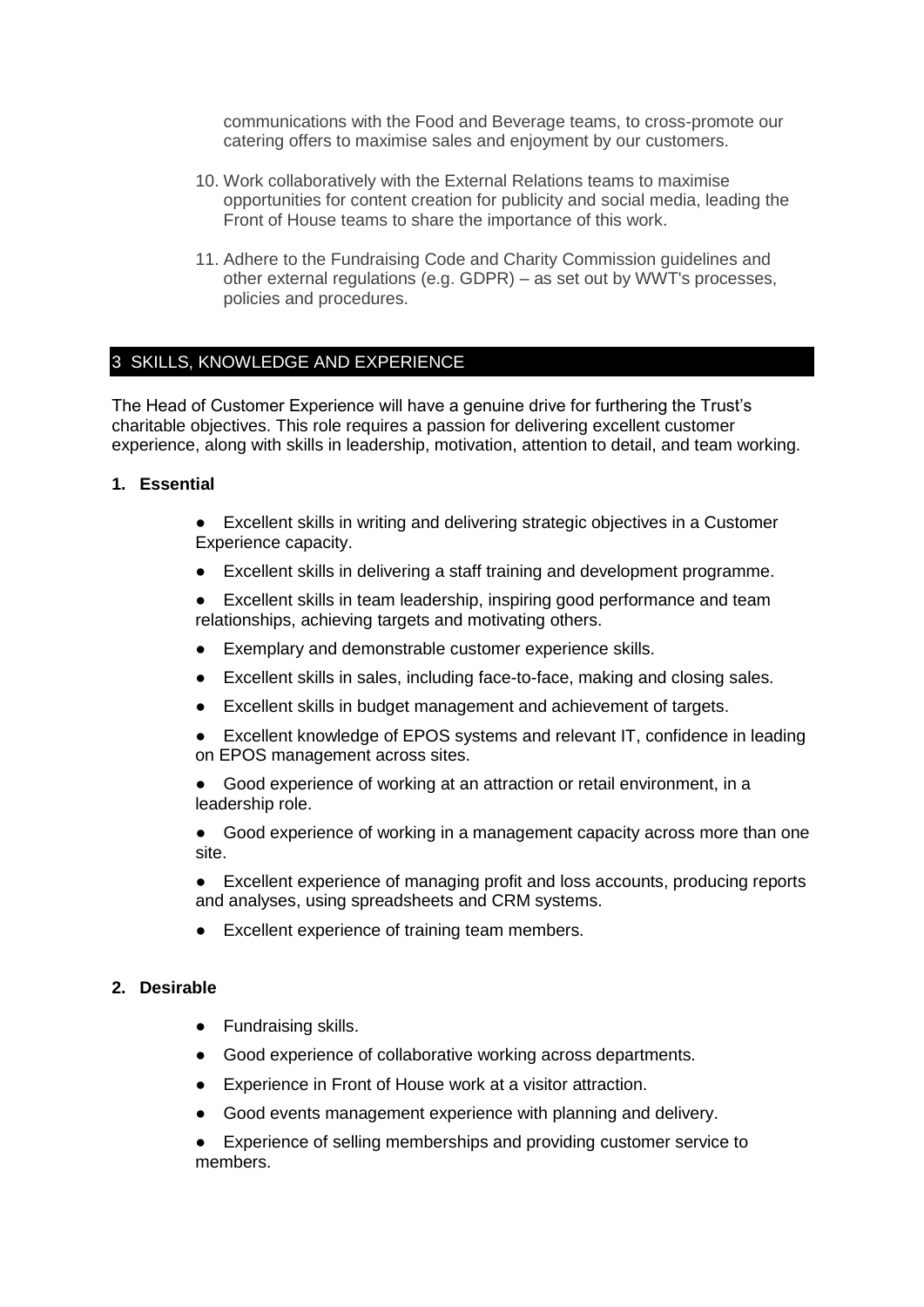# 4. ROLE DIMENSIONS

**Annual Budgetary amount:** £250,000.

**Number of staff reporting to the post (direct/Indirect):** up to 30 (seasonal) **Any other information:**

## 5. OTHER CONSIDERATIONS

- 1. The post is advertised as full time and may require weekend and bank holiday working.
- 2. No person shall be treated less favourably than another on the grounds of sex, sexual orientation, marital status, race, ethic or national origin, religion, colour, age or disability. As an equal opportunities employer, applicants for staff vacancies shall be shortlisted for interview and appointed purely on the grounds of their suitability for the post as laid out in the advertised job description
- 3. Wildwood operates a no smoking policy in the park and in its offices.

## **4.** Employment Package

The salary for the Head of Customer Experience is at Grade 3 £34,000-£42,000.

Normal working hours are a 37.5-hour week, plus a half an hour unpaid for lunch each day; core hours are 9.00 am until 5.00 pm although the job may involve overtime, including some evening and weekend working as part of your normal duties.

The holiday allowance is 30 days a year pro rata, this includes statutory holidays.

Appointments are subject to confirmation after a six-month probation period.

Wildwood offers access to a stakeholder pension, details of which will be given to you on confirmation in post.

## **5.** Applications

Application is by C.V. and covering letter and must contain the following information:

- Name, address, contact phone numbers
- Personal Statement
- **•** Employment history
- Educational history

You should include a statement of the relevant skills and experience that you believe you will bring to the job, paying careful attention to the requirements of the job outlined above. You should give two referees to whom we can turn for a confidential reference, one of whom should be your current or most recent employer. References will only be taken up for those candidates chosen for interview or, with regard to current employer, on offer of contract.